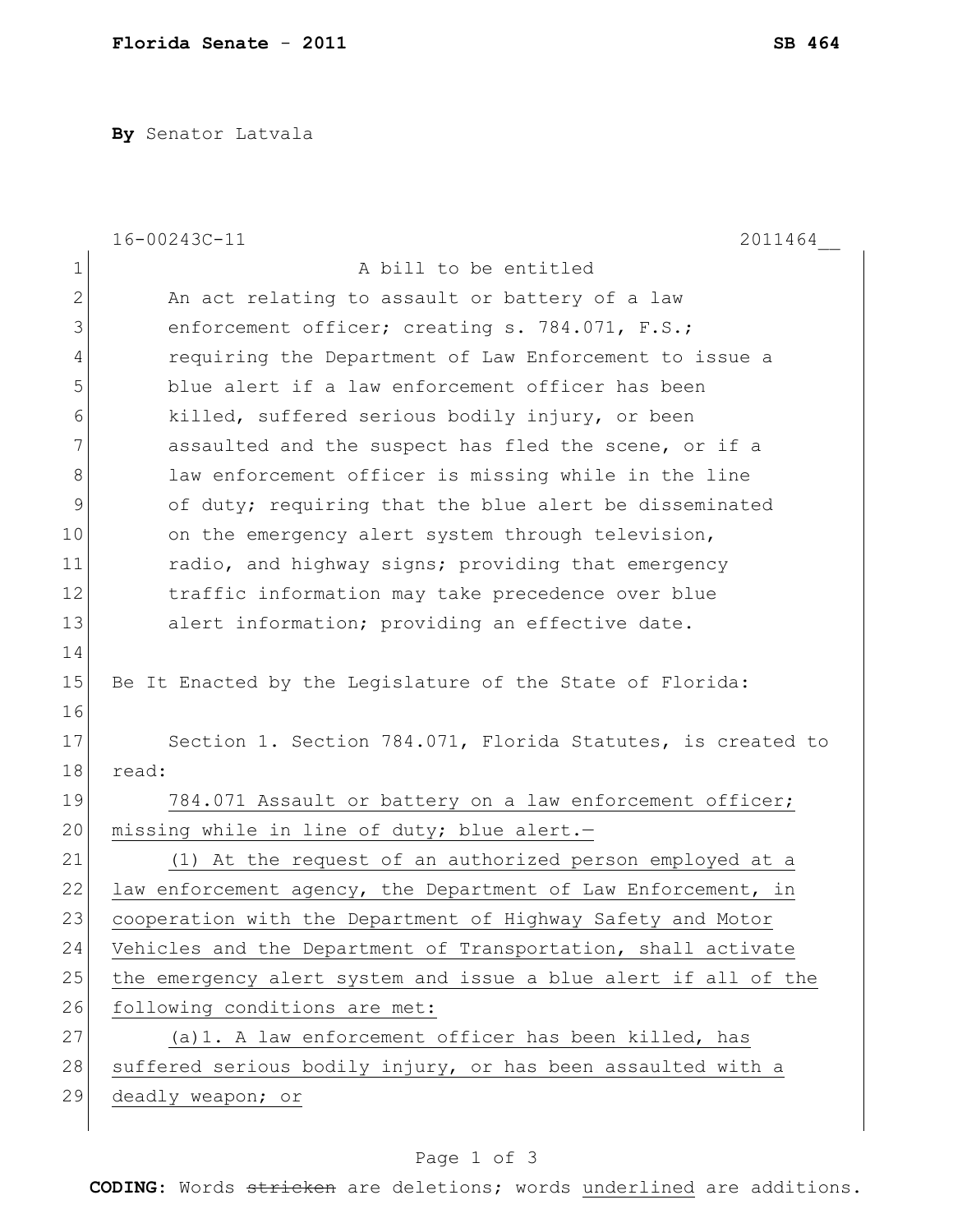|    | 16-00243C-11<br>2011464                                          |  |  |  |
|----|------------------------------------------------------------------|--|--|--|
| 30 | 2. A law enforcement officer is missing while in the line        |  |  |  |
| 31 | of duty under circumstances evidencing concern for the law       |  |  |  |
| 32 | enforcement officer's safety;                                    |  |  |  |
| 33 | (b) The suspect has fled the scene of the offense;               |  |  |  |
| 34 | The law enforcement agency investigating the offense<br>(C)      |  |  |  |
| 35 | determines that the suspect poses an imminent threat to the      |  |  |  |
| 36 | public or to other law enforcement officers;                     |  |  |  |
| 37 | (d) A detailed description of the suspect's vehicle, or          |  |  |  |
| 38 | other means of escape, or the license plate of the suspect's     |  |  |  |
| 39 | vehicle is available for broadcasting;                           |  |  |  |
| 40 | (e) Dissemination of available information to the public         |  |  |  |
| 41 | may help avert further harm or assist in the apprehension of the |  |  |  |
| 42 | suspect; and                                                     |  |  |  |
| 43 | (f) If the law enforcement officer is missing, there is          |  |  |  |
| 44 | sufficient information available relating to the officer's last  |  |  |  |
| 45 | known location and physical description, and the description of  |  |  |  |
| 46 | any vehicle involved, including the license plate number or      |  |  |  |
| 47 | other identifying information, to be broadcast to the public and |  |  |  |
| 48 | other law enforcement agencies, which could assist in locating   |  |  |  |
| 49 | the missing law enforcement officer.                             |  |  |  |
| 50 | (2) (a) The blue alert shall be immediately disseminated to      |  |  |  |
| 51 | the public through the emergency alert system by broadcasting    |  |  |  |
| 52 | the alert on television, radio, and the dynamic message signs    |  |  |  |
| 53 | that are located along the state's highways.                     |  |  |  |
| 54 | (b) If a traffic emergency arises requiring that                 |  |  |  |
| 55 | information pertaining to the traffic emergency be displayed on  |  |  |  |
| 56 | a highway message sign in lieu of the blue alert information,    |  |  |  |
| 57 | the agency responsible for displaying information on the highway |  |  |  |
| 58 | message sign is not in violation of this section.                |  |  |  |
|    |                                                                  |  |  |  |

## Page 2 of 3

**CODING**: Words stricken are deletions; words underlined are additions.